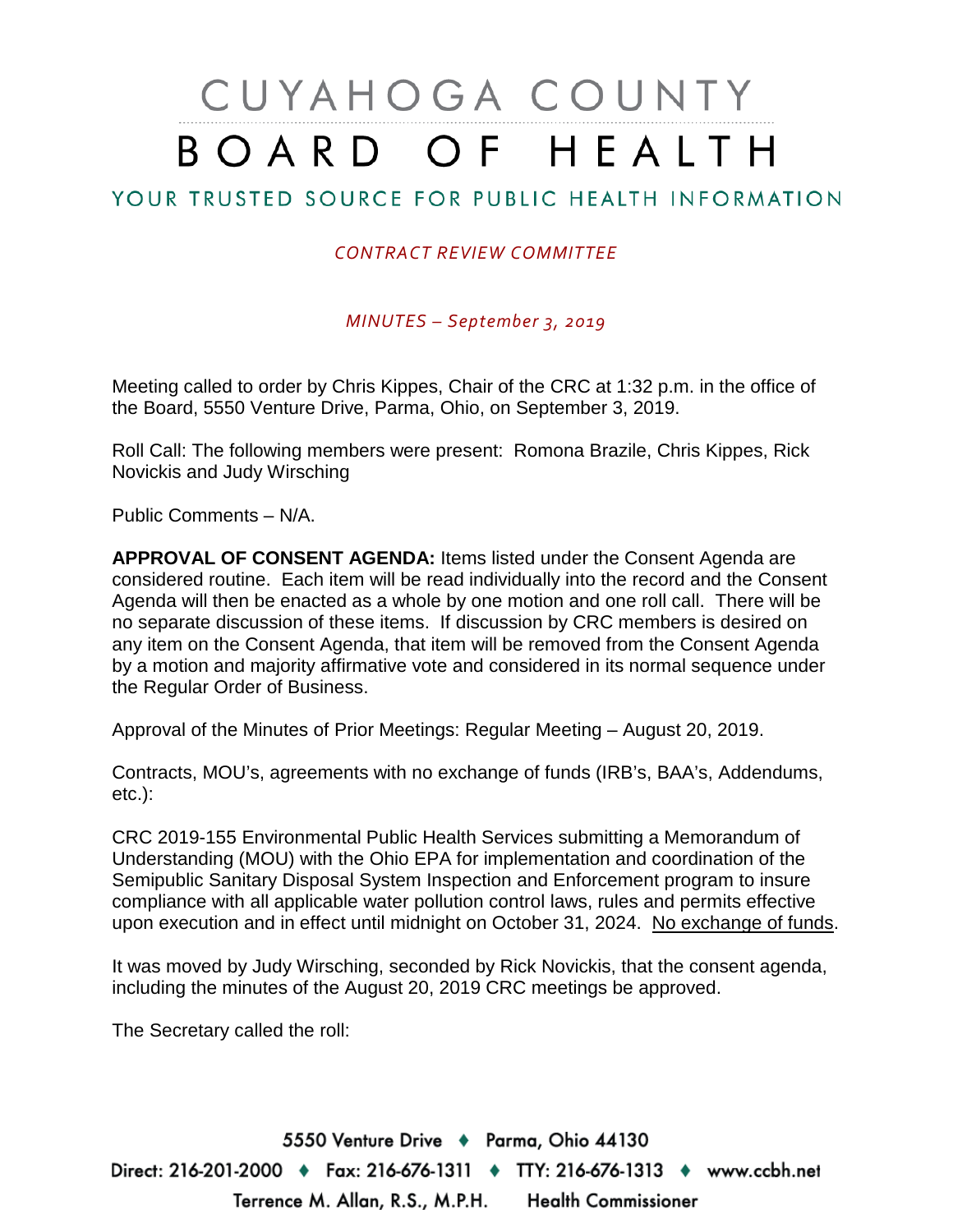Ayes: Romona Brazile, Chris Kippes, Rick Novickis and Judy Wirsching

#### **CONTRACTS AND AWARDS:**

Tabled Items

None

New Items For Review

Bid/Quote Openings ≥ \$25,000.00

Lead Program Bid Openings presented by: Stephanie McConoughey

It was moved by Judy Wirsching, seconded by Romona Brazile that the following quote (CRC 2019-156) for 3572-3574 Chelton Rd., Shaker Heights, Ohio 44120 be accepted as the lowest and best, and a recommendation that a contract be awarded to American Builders and Applicators in the amount of \$25,340.00 be submitted to the Board for approval (ref. enclosed).

The Secretary called the roll:

Ayes: Romona Brazile, Chris Kippes, Rick Novickis and Judy Wirsching

Bid/Quote Openings < \$25,000.00

Household Sewage Program Bid Openings presented by: Domenica McClintock

It was moved by Chris Kippes, seconded by Rick Novickis that the following quote (CRC 2019-157) for 12712 Janette, Strongsville, Ohio 44136 be accepted as the lowest and best, and a contract be awarded to KMU Residential, LLC in the amount of \$7,500.00 (ref. enclosed).

The Secretary called the roll:

Ayes: Romona Brazile, Chris Kippes, Rick Novickis and Judy Wirsching

It was moved by Romona Brazile, seconded by Rick Novickis that the following quote (CRC 2019-158) for 6936 Big Creek Parkway, Middleburg Heights, Ohio 44130 be accepted as the lowest and best, and a contract be awarded to Dynamerican in the amount of \$13,911.00 (ref. enclosed).

The Secretary called the roll:

Ayes: Romona Brazile, Chris Kippes, Rick Novickis and Judy Wirsching

5550 Venture Drive + Parma, Ohio 44130

Direct: 216-201-2000 ♦ Fax: 216-676-1311 ♦ TTY: 216-676-1313 ♦ www.ccbh.net Terrence M. Allan, R.S., M.P.H. **Health Commissioner**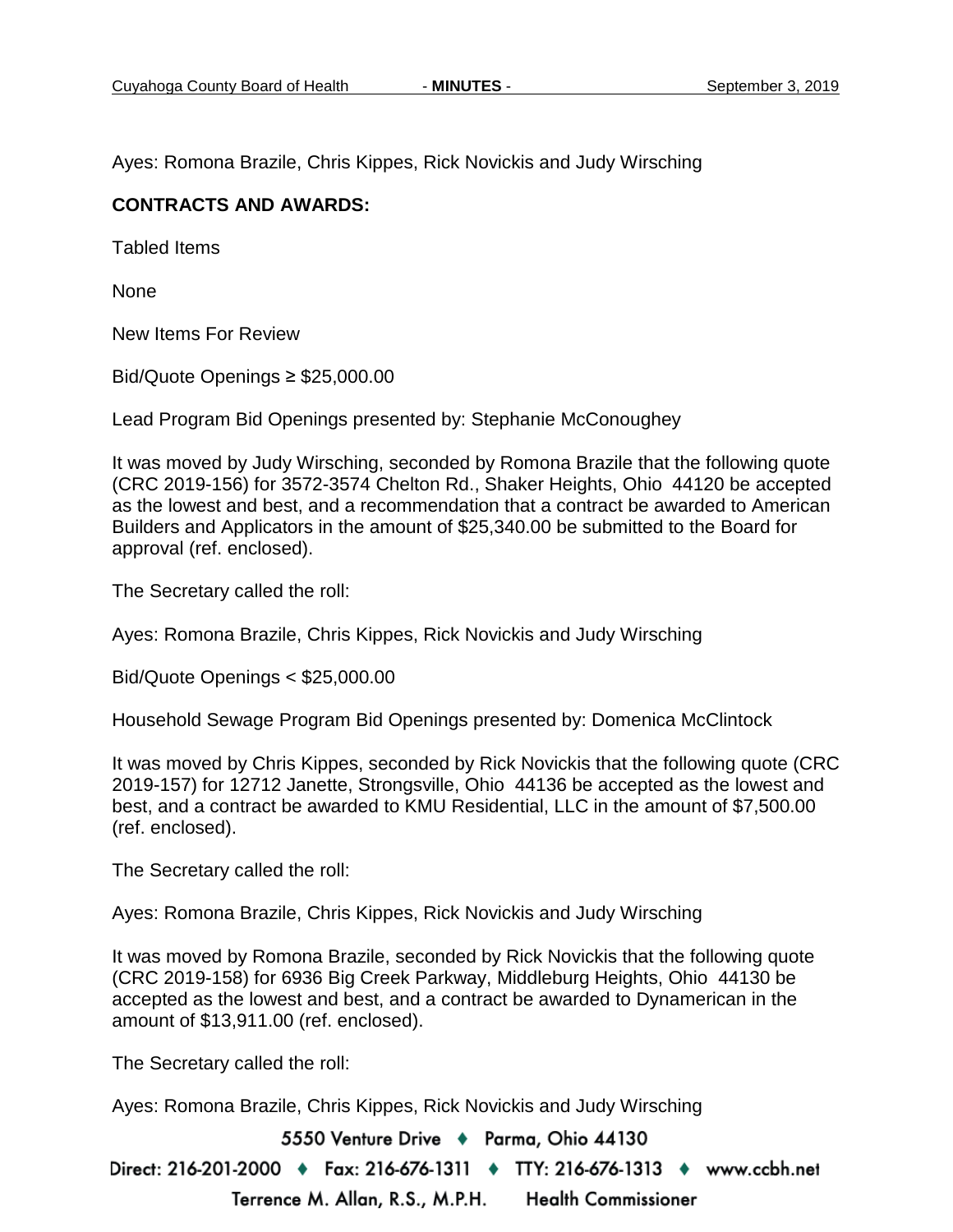It was moved by Judy Wirsching, seconded by Chris Kippes that the following quote (CRC 2019-159) for 6809 Big Creek Parkway, Middleburg Heights, Ohio 44130 be accepted as the lowest and best, and a contract be awarded to Dynamerican in the amount of \$15,826.00 (ref. enclosed).

The Secretary called the roll:

Ayes: Romona Brazile, Chris Kippes, Rick Novickis and Judy Wirsching

It was moved by Romona Brazile, seconded by Rick Novickis that the following quote (CRC 2019-160) for 6728 Big Creek Parkway, Middleburg Heights, Ohio 44130 be accepted as the lowest and best, and a contract be awarded to Dynamerican in the amount of \$14,995.00 (ref. enclosed).

The Secretary called the roll:

Ayes: Romona Brazile, Chris Kippes, Rick Novickis and Judy Wirsching

It was moved by Chris Kippes, seconded by Rick Novickis that the following quote (CRC 2019-161) for 6810 Big Creek Parkway, Middleburg Heights, Ohio 44130 be accepted as the lowest and best, and a contract be awarded to Dynamerican in the amount of \$13,236.00 (ref. enclosed).

The Secretary called the roll:

Ayes: Romona Brazile, Chris Kippes, Rick Novickis and Judy Wirsching

Expenditures: Contracts up to \$25,000.00

It was moved by Judy Wirsching, seconded by Chris Kippes that the contract (CRC 2019-162) with Heidi Gullet, MD under the Reproductive Health and Wellness (RHW) grant from April 1, 2019 through December 31, 2019 in the amount of \$1,200.00 be approved.

Presented by: Romona Brazile

Purpose: To serve as Medical Director in the CCBH Family Planning Clinic.

Funding Source: 100% reimbursable through the FY2019 RHW grant.

The Secretary called the roll:

Ayes: Romona Bazile, Chris Kippes, Rick Novickis and Judy Wirsching

5550 Venture Drive + Parma, Ohio 44130

Direct: 216-201-2000 ♦ Fax: 216-676-1311 ♦ TTY: 216-676-1313 ♦ www.ccbh.net Terrence M. Allan, R.S., M.P.H. **Health Commissioner**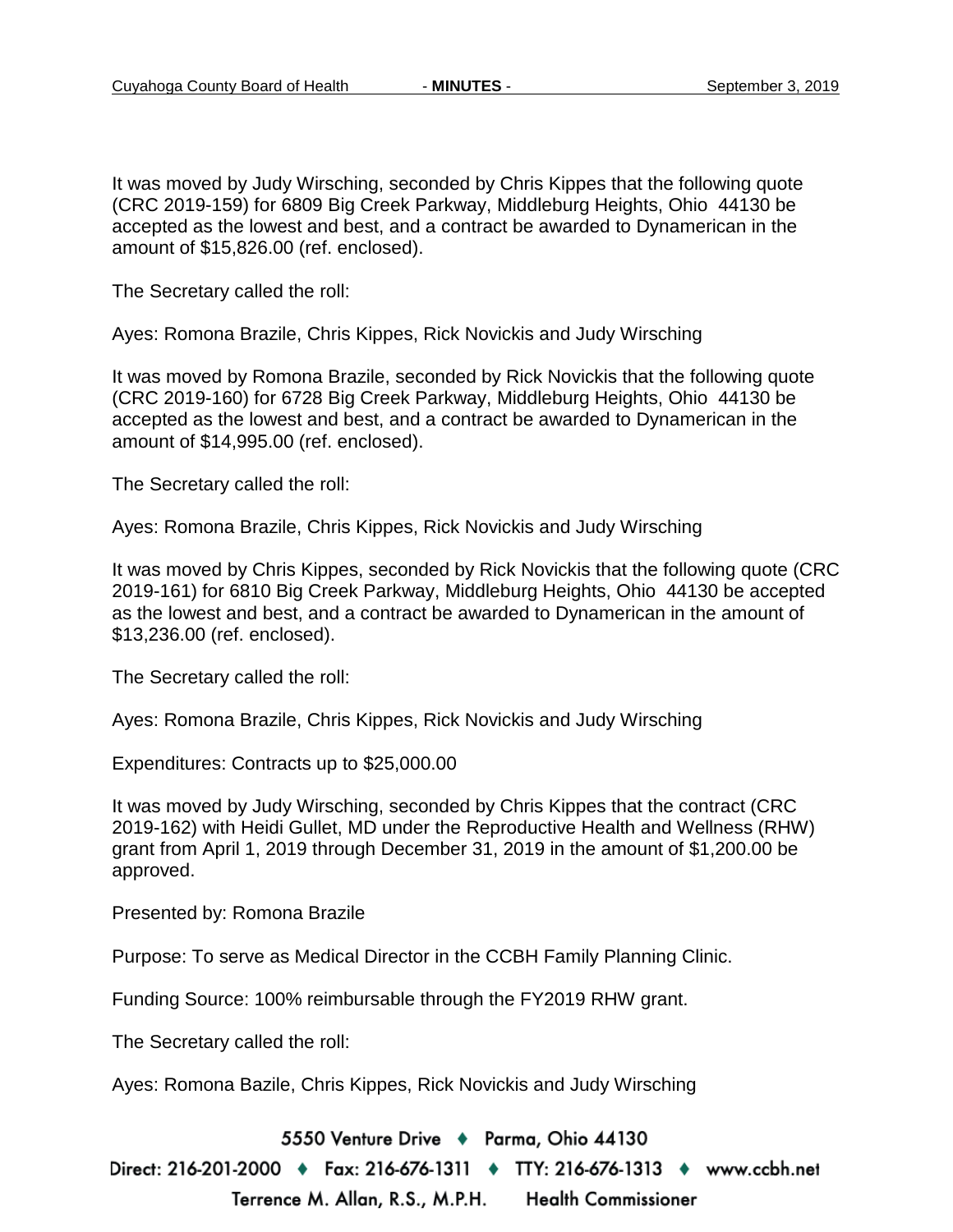It was moved by Judy Wirsching, seconded by Romona Brazile that the contract (CRC 2019-163) with TRAIT Brand Partners under the Teen Wellness Initiative (TWI) grant from July 1, 2019 through June 30, 2020 in the amount of \$5,500.00 be approved.

Presented by: Brandy Eaton

Purpose: To provide web hosting, security and maintenance for 216Teens.org

Funding Source: 100% reimbursable through the FY2019 TWI grant.

The Secretary called the roll:

Ayes: Romona Brazile, Chris Kippes, Rick Novickis and Judy Wirsching

It was moved by Rick Novickis, seconded by Chris Kippes that the contract (CRC 2019- 164) with State Auto Insurance Companies for commercial property insurance, computer/software insurance, public employee dishonesty insurance and terrorism coverage from August 28, 2019 through August 28, 2020 in the amount of \$10,425.00 be approved.

Presented by: Judy Wirsching

Purpose: Renewal of insurance coverage for CCBH.

Funding Source: 100% funded through CCBH General Revenue.

The Secretary called the roll:

Ayes: Romona Brazile, Chris Kippes, Rick Novickis and Judy Wirsching

Revenue Generating Agreements up to \$25,000.00

None

Contract Rescissions

None

Other Business.

Public Comment – N/A.

Thereupon, it was moved by Romona Brazile, seconded by Rick Novickis, that the following Motion be adopted:

5550 Venture Drive + Parma, Ohio 44130 Direct: 216-201-2000 ♦ Fax: 216-676-1311 ♦ TTY: 216-676-1313 ♦ www.ccbh.net Terrence M. Allan, R.S., M.P.H. **Health Commissioner**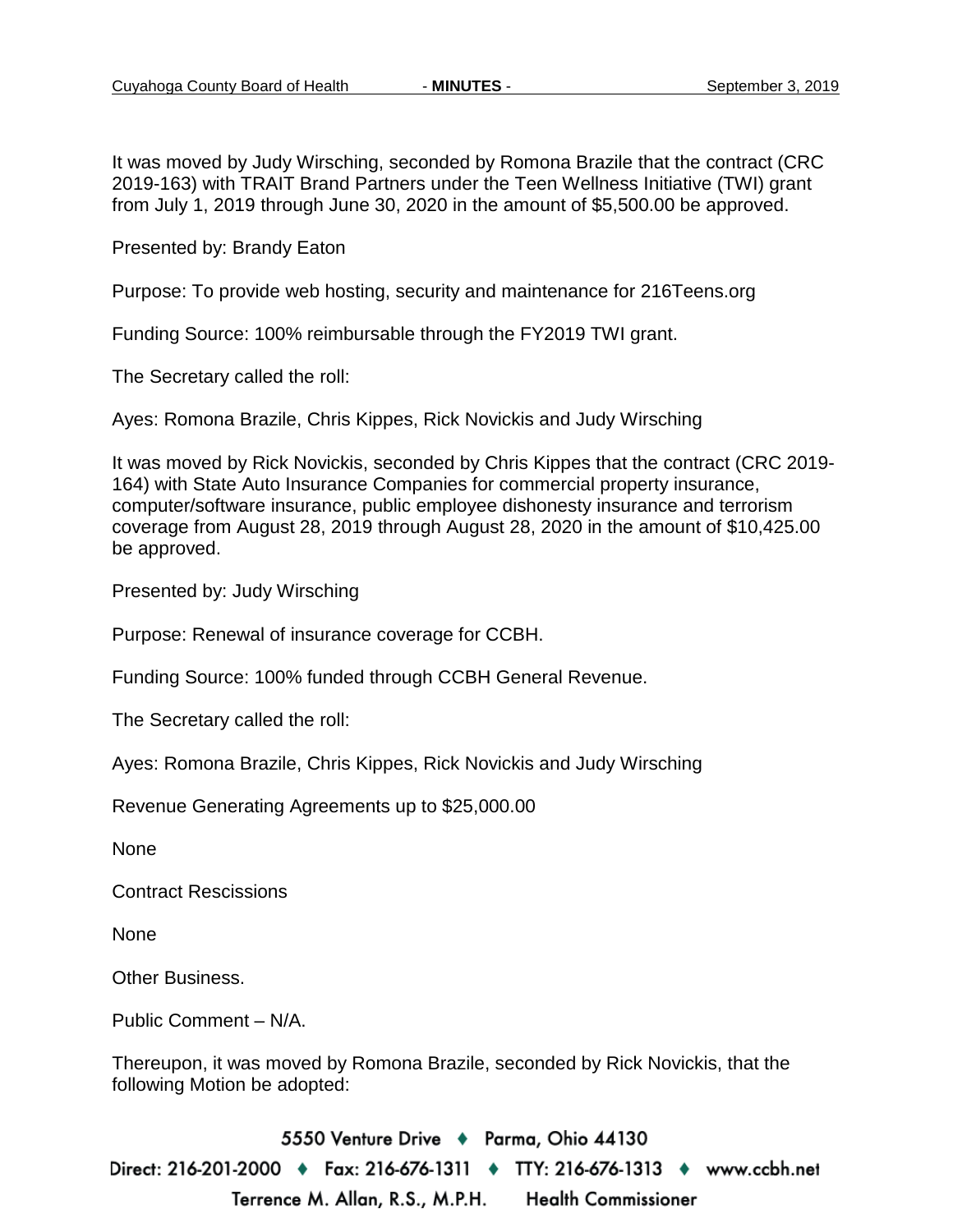BE IT RESOLVED that the meeting be adjourned at 1:57 p.m.

The Secretary called the roll:

Ayes: Romona Brazile, Chris Kippes, Rick Novickis and Judy Wirsching

- MINUTES -

Committee Chair

Clerk

5550 Venture Drive + Parma, Ohio 44130 Direct: 216-201-2000 • Fax: 216-676-1311 • TTY: 216-676-1313 • www.ccbh.net Terrence M. Allan, R.S., M.P.H. **Health Commissioner**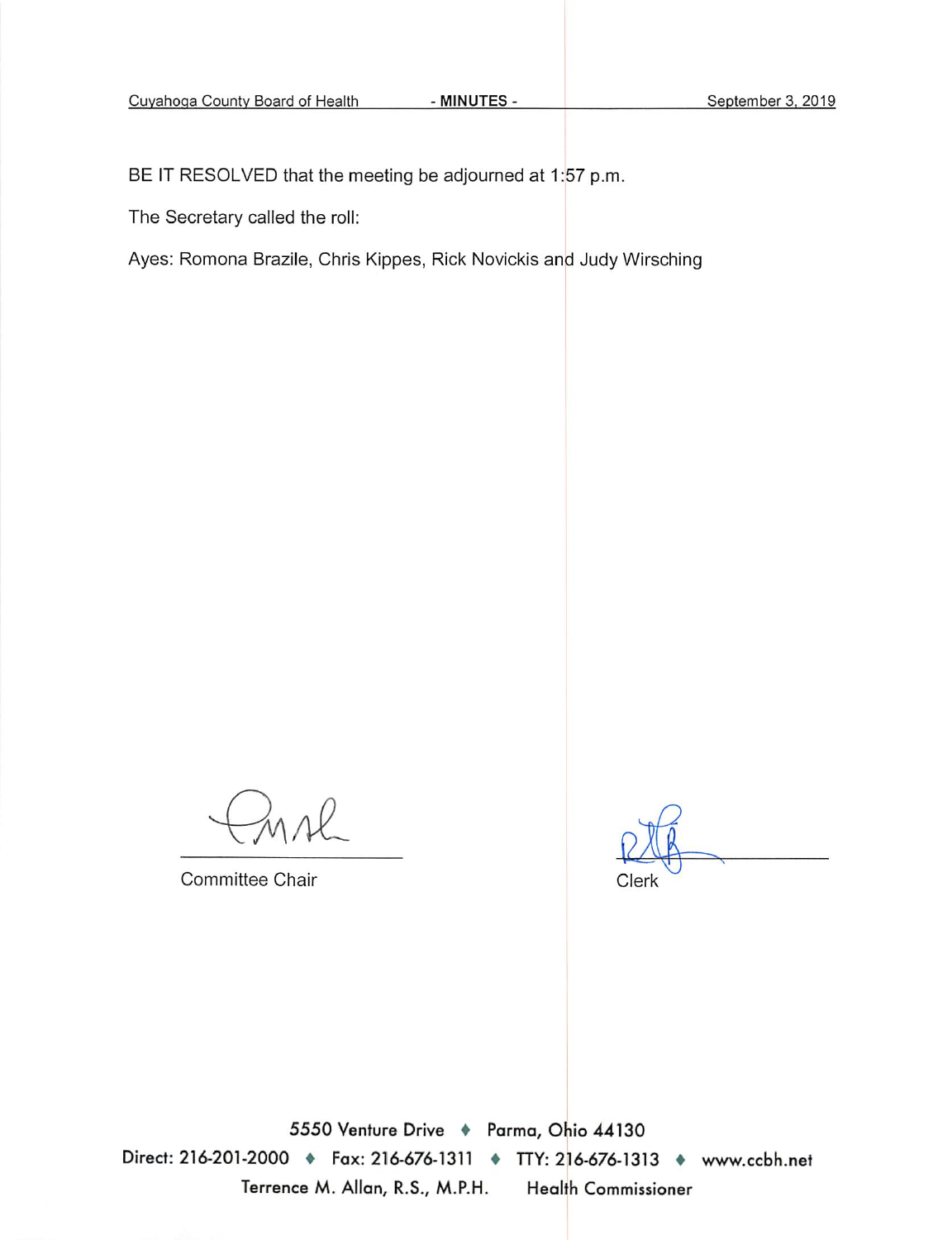### **QUOTE RESULTS**

#### **Project Address**

| Name:          | <b>SCSJ Management, LLC</b>             |  |  |  |  |
|----------------|-----------------------------------------|--|--|--|--|
| Address:       | 3572-3574 Chelton Rd.                   |  |  |  |  |
|                | City, State, Zip: Shaker Hts., OH 44120 |  |  |  |  |
| <b>CRC No:</b> | CRC 2019-156                            |  |  |  |  |

**The following quotes were received and opened:**

| <b>NAME OF CONTRACTOR</b> | <b>QUOTE</b>            | <b>LEAD</b> | HН         | <b>MATCH</b> |
|---------------------------|-------------------------|-------------|------------|--------------|
| <b>American Builders</b>  | \$25,340                | \$24,900    | \$440      | \$6,900      |
| <b>MCM Home Services</b>  | \$27,975                | \$27,325    | \$650      | \$9,325      |
|                           |                         |             |            |              |
|                           |                         |             |            |              |
|                           |                         |             |            |              |
|                           |                         |             |            |              |
|                           |                         |             |            |              |
|                           |                         |             |            |              |
|                           |                         |             |            |              |
| <b>ESTIMATE:</b>          | \$25,715.00 \$24,515.00 |             | \$1,200.00 |              |

**Recommended award:** American Builders & Applicators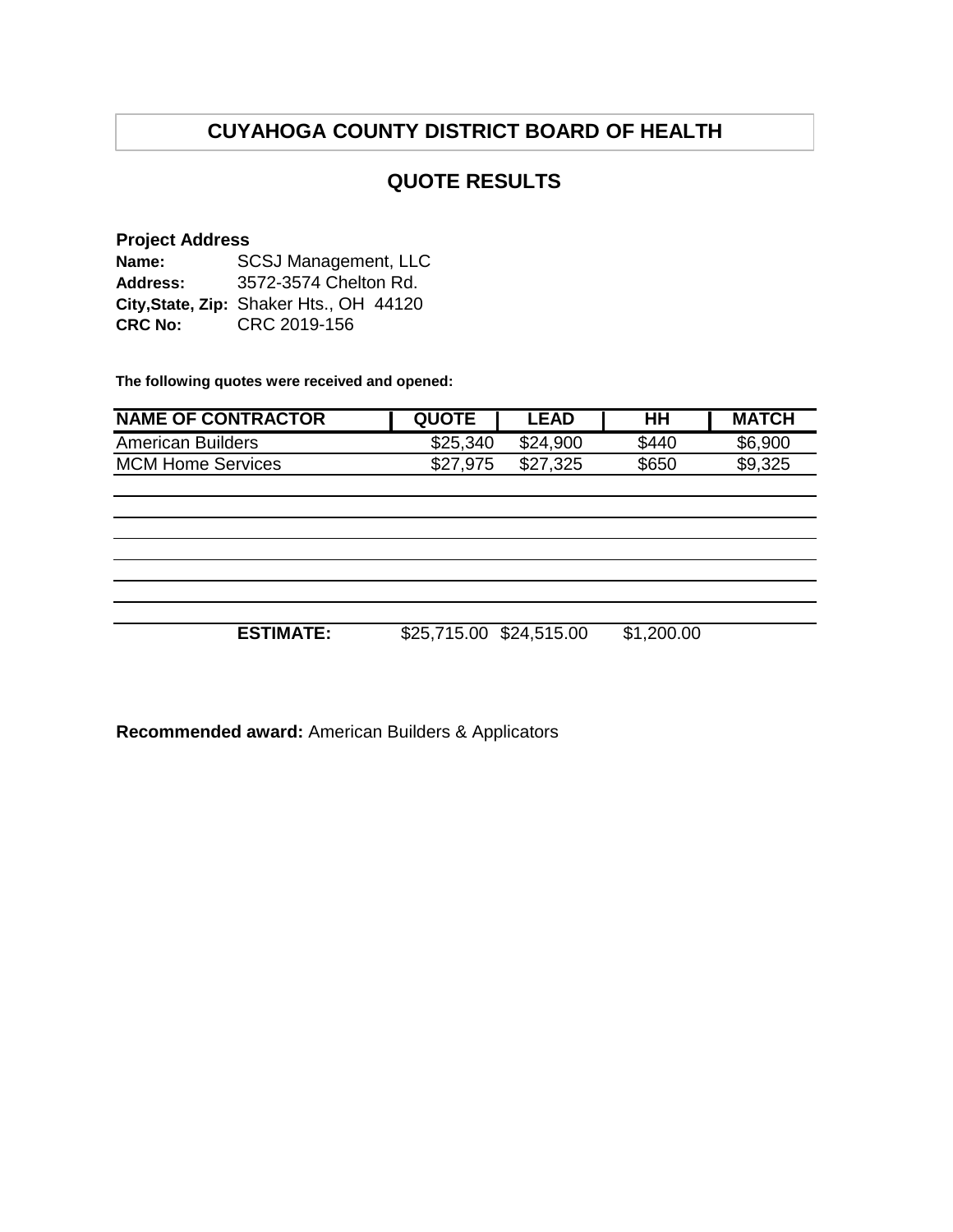**Name: Address: City,State, Zip: PPN# # of Bedrooms**

Thorton Residence 12712 Janette Strongsville, Ohio 44136 398-26-056 2

**The following quotes were received and opened:**  CRC #2019-157

| <b>Name of Contractor:</b>             | Connection -<br>Construction<br>Quote | Tap-In/Sewer<br><b>Connection Fee</b> | <b>WPCLF</b><br><b>Program Cost</b><br>85% | <b>Owner Match</b><br>15% | <b>Project Cost</b> |
|----------------------------------------|---------------------------------------|---------------------------------------|--------------------------------------------|---------------------------|---------------------|
| <b>Bull Construction Services, LLC</b> | \$7,625.00                            | \$0.00                                | \$6,481.25                                 | \$1,143.75                | \$7,625.00          |
| <b>KMU Residential, LLC</b>            | \$7,500.00                            | \$0.00                                | \$6,375.00                                 | \$1,125.00                | \$7,500.00          |
| Dynamerican                            | \$8,995.00                            | \$0.00                                | \$7,645.75                                 | \$1,349.25                | \$8,995.00          |
|                                        |                                       |                                       |                                            |                           |                     |
|                                        |                                       |                                       |                                            |                           |                     |
|                                        |                                       |                                       |                                            |                           |                     |
|                                        |                                       |                                       |                                            |                           |                     |
|                                        |                                       |                                       |                                            |                           |                     |
|                                        |                                       |                                       |                                            |                           |                     |
|                                        |                                       |                                       |                                            |                           |                     |
|                                        |                                       |                                       |                                            |                           |                     |
|                                        |                                       |                                       |                                            |                           |                     |
|                                        |                                       |                                       |                                            |                           |                     |
|                                        |                                       |                                       |                                            |                           |                     |
|                                        |                                       |                                       |                                            |                           |                     |

**Bids Reviewed by:** 

D. McClintock, N. McConoughey, and M. Schueneman

**Selected Contractor Bid:** 

**Connection Fee/Tap-In Fee Paid To:** 

KMU Residential, LLC

N/A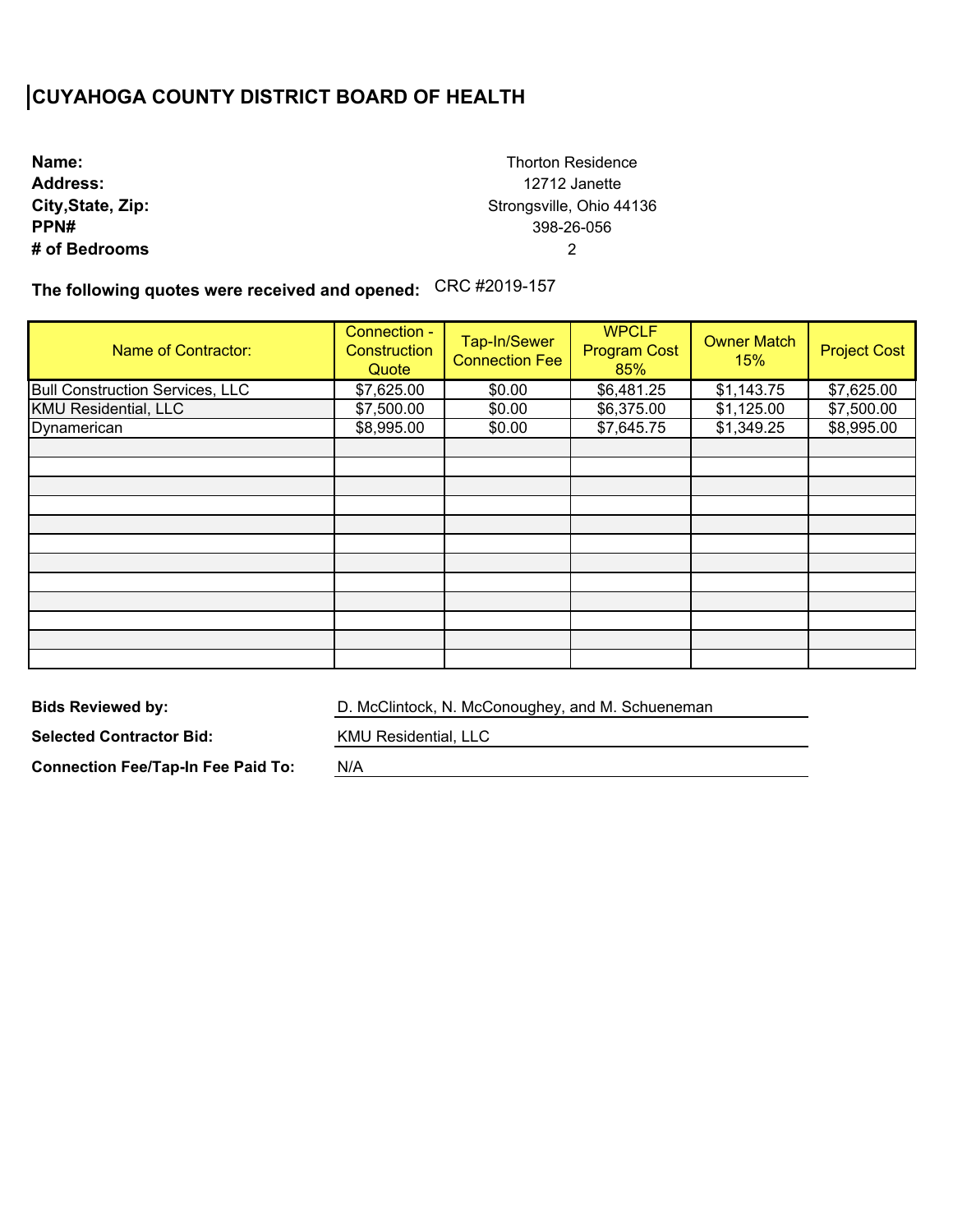| Name:             |
|-------------------|
| <b>Address:</b>   |
| City, State, Zip: |
| PPN#              |
| # of Bedrooms     |

Tolson Residence 6936 Big Creek Parkway Middleburg Heights, Ohio 44130 372-22-014 2

**The following quotes were received and opened:**  CRC #2019-158

| <b>Name of Contractor:</b> | <b>Install Quote</b> | <b>NPDES Permit</b> | <b>WPCLF</b><br><b>Program Cost</b><br>85% | <b>Owner Match</b><br>15% | <b>Project Cost</b> |
|----------------------------|----------------------|---------------------|--------------------------------------------|---------------------------|---------------------|
| Dynamerican                | \$13,911.00          | \$200.00            | \$12,024.35                                | \$1,886.65                | \$13,911.00         |
|                            |                      |                     |                                            |                           |                     |
|                            |                      |                     |                                            |                           |                     |
|                            |                      |                     |                                            |                           |                     |
|                            |                      |                     |                                            |                           |                     |
|                            |                      |                     |                                            |                           |                     |
|                            |                      |                     |                                            |                           |                     |
|                            |                      |                     |                                            |                           |                     |
|                            |                      |                     |                                            |                           |                     |
|                            |                      |                     |                                            |                           |                     |
|                            |                      |                     |                                            |                           |                     |
|                            |                      |                     |                                            |                           |                     |
|                            |                      |                     |                                            |                           |                     |
|                            |                      |                     |                                            |                           |                     |
|                            |                      |                     |                                            |                           |                     |

| <b>Bids Reviewed by:</b>        | D. McClintock, N. McConoughey, and M. Schueneman |
|---------------------------------|--------------------------------------------------|
| <b>Selected Contractor Bid:</b> | Dynamerican                                      |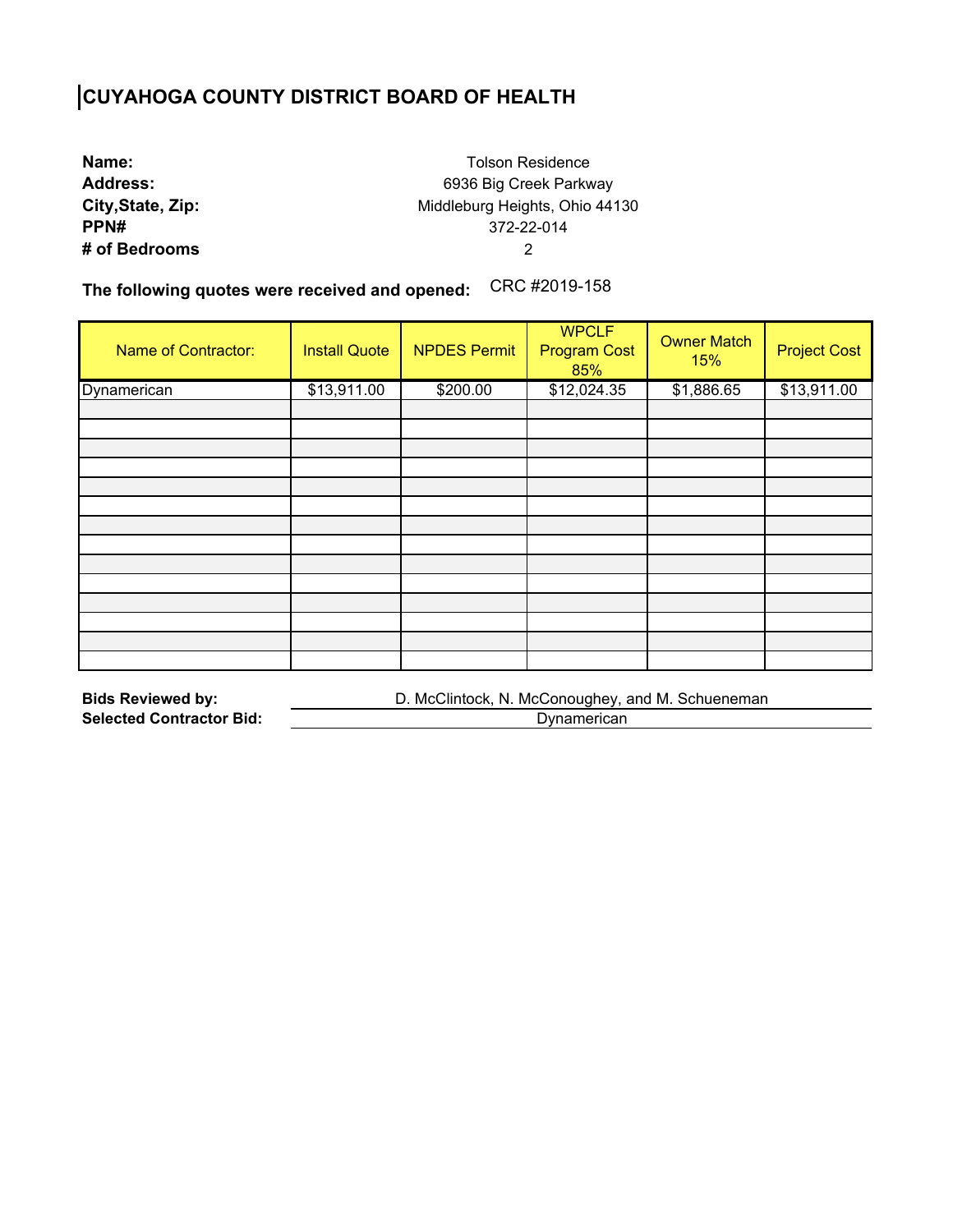**Name: Address: City,State, Zip: PPN# # of Bedrooms**

Zone Residence 6809 Big Creek Parkway Middleburg Hts, Ohio 44130 372-18-039 3

**The following quotes were received and opened:**  CRC #2019-159

| Name of Contractor: | <b>Install Quote</b> | <b>NPDES Permit</b> | <b>WPCLF</b><br><b>Program Cost</b><br>100% | <b>Owner Match</b><br>$0\%$ | <b>Project Cost</b> |
|---------------------|----------------------|---------------------|---------------------------------------------|-----------------------------|---------------------|
| Dynamerican         | \$15,826.00          | N/A                 | \$15,826.00                                 | \$0.00                      | \$15,826.00         |
|                     |                      |                     |                                             |                             |                     |
|                     |                      |                     |                                             |                             |                     |
|                     |                      |                     |                                             |                             |                     |
|                     |                      |                     |                                             |                             |                     |
|                     |                      |                     |                                             |                             |                     |
|                     |                      |                     |                                             |                             |                     |
|                     |                      |                     |                                             |                             |                     |
|                     |                      |                     |                                             |                             |                     |
|                     |                      |                     |                                             |                             |                     |
|                     |                      |                     |                                             |                             |                     |
|                     |                      |                     |                                             |                             |                     |
|                     |                      |                     |                                             |                             |                     |
|                     |                      |                     |                                             |                             |                     |
|                     |                      |                     |                                             |                             |                     |

**Bids Reviewed by:** D. McClintock, N. McConoughey, and M. Schueneman

**Selected Contractor Bid:** Dynamerican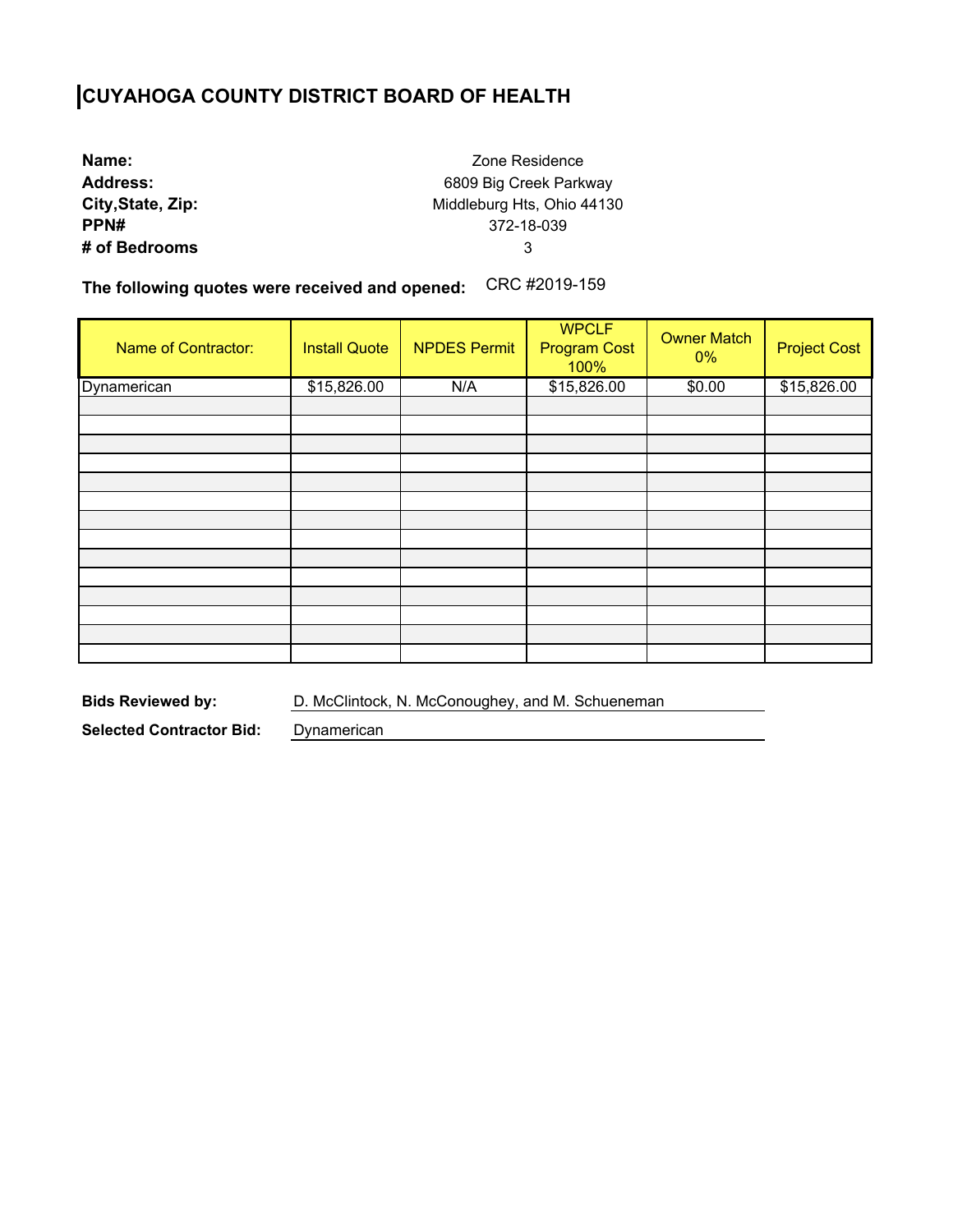| Name:             |
|-------------------|
| <b>Address:</b>   |
| City, State, Zip: |
| PPN#              |
| # of Bedrooms     |

Jugan Residence 6728 Big Creek Parkway Middleburg Hts, Ohio 44130 372-17-004 3

**The following quotes were received and opened:**  CRC #2019-160

| <b>Name of Contractor:</b> | <b>Install Quote</b> | <b>NPDES Permit</b> | <b>WPCLF</b><br><b>Program Cost</b><br>85% | <b>Owner Match</b><br>15% | <b>Project Cost</b> |
|----------------------------|----------------------|---------------------|--------------------------------------------|---------------------------|---------------------|
| Dynamerican                | \$14,995.00          | \$200.00            | \$12,945.75                                | \$2,049.25                | \$14,995.00         |
|                            |                      |                     |                                            |                           |                     |
|                            |                      |                     |                                            |                           |                     |
|                            |                      |                     |                                            |                           |                     |
|                            |                      |                     |                                            |                           |                     |
|                            |                      |                     |                                            |                           |                     |
|                            |                      |                     |                                            |                           |                     |
|                            |                      |                     |                                            |                           |                     |
|                            |                      |                     |                                            |                           |                     |
|                            |                      |                     |                                            |                           |                     |
|                            |                      |                     |                                            |                           |                     |
|                            |                      |                     |                                            |                           |                     |
|                            |                      |                     |                                            |                           |                     |
|                            |                      |                     |                                            |                           |                     |
|                            |                      |                     |                                            |                           |                     |

| <b>Bids Reviewed by:</b>        | D. McClintock, N. McConoughey, and M. Schueneman |  |  |  |  |
|---------------------------------|--------------------------------------------------|--|--|--|--|
| <b>Selected Contractor Bid:</b> | Dynamerican                                      |  |  |  |  |